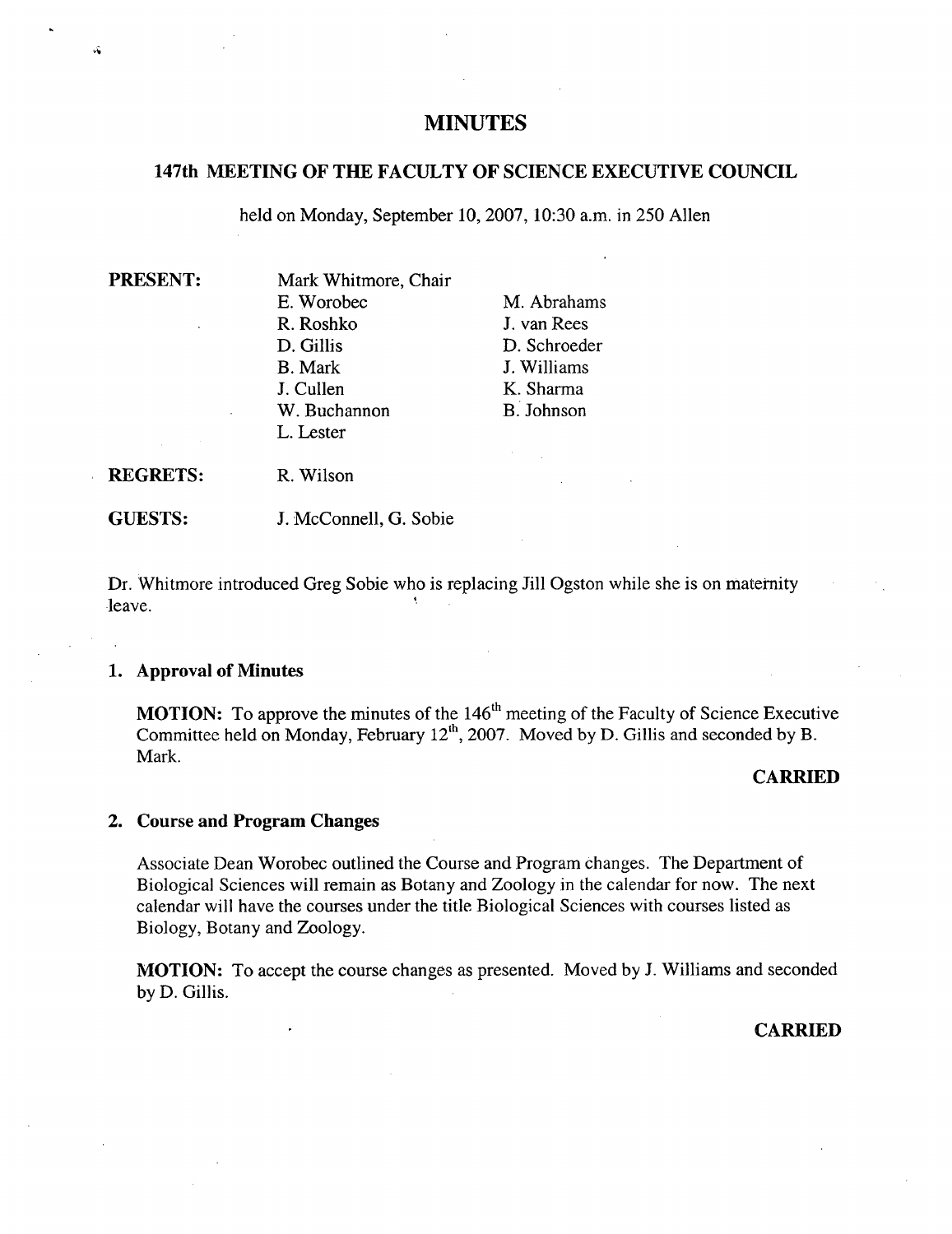### **Forensics Program**

The program and the introductory course (Introduction to Forensic Sciences) require approval by Faculty Executive Council and Faculty Council. Once it has been approved a formal program will be prepared and courses developed. This will then require approval by Faculty Council, 4 C's, SPPC, and COPSE. The proposed start date is September 2009.

**MOTION:** To accept the Forensic Sciences program and to approve and proceed with the development of the program. Moved by Associate Dean Worobec and seconded by John Van Rees.

#### **CARRIED**

**MOTION:** To approve the Introduction to Forensic Sciences course. Moved by Associate Dean Worobec and seconded by Dana Schroeder.

#### **CARRIED**

### **Graduate Course Changes**

Nothing to report.

### **5. Selection of Science Award Winners**

Joan McConnell outlined the scholarships and awards administered by the Faculty of Science and the rationale for the following recipients who were selected.

## **Award # 1** - **Isbister Undergraduate Scholarships -** 9 awards at \$600 each

BOOKATZ, Adam REMPEL, Trevor SERRANO, Griselda SIERENS, Todd BHIJLLAR, Navdeep HOLMES, Signy SMITH, Rebecca STURKO, Ainsley

Megan Thiessen was originally on the above list, however, she transferred to Arts so each of the above students will receive approximately \$100.00 more.

# **Award** #2 **- Dr. Diane Dowling Memorial Scholarship**  1 award of \$600 for the highest gpa female in Year 2 - can be shared

### HOLMES, Signy

**Award #3 - Dr. Maxwell S. Rady Scholarship in Science**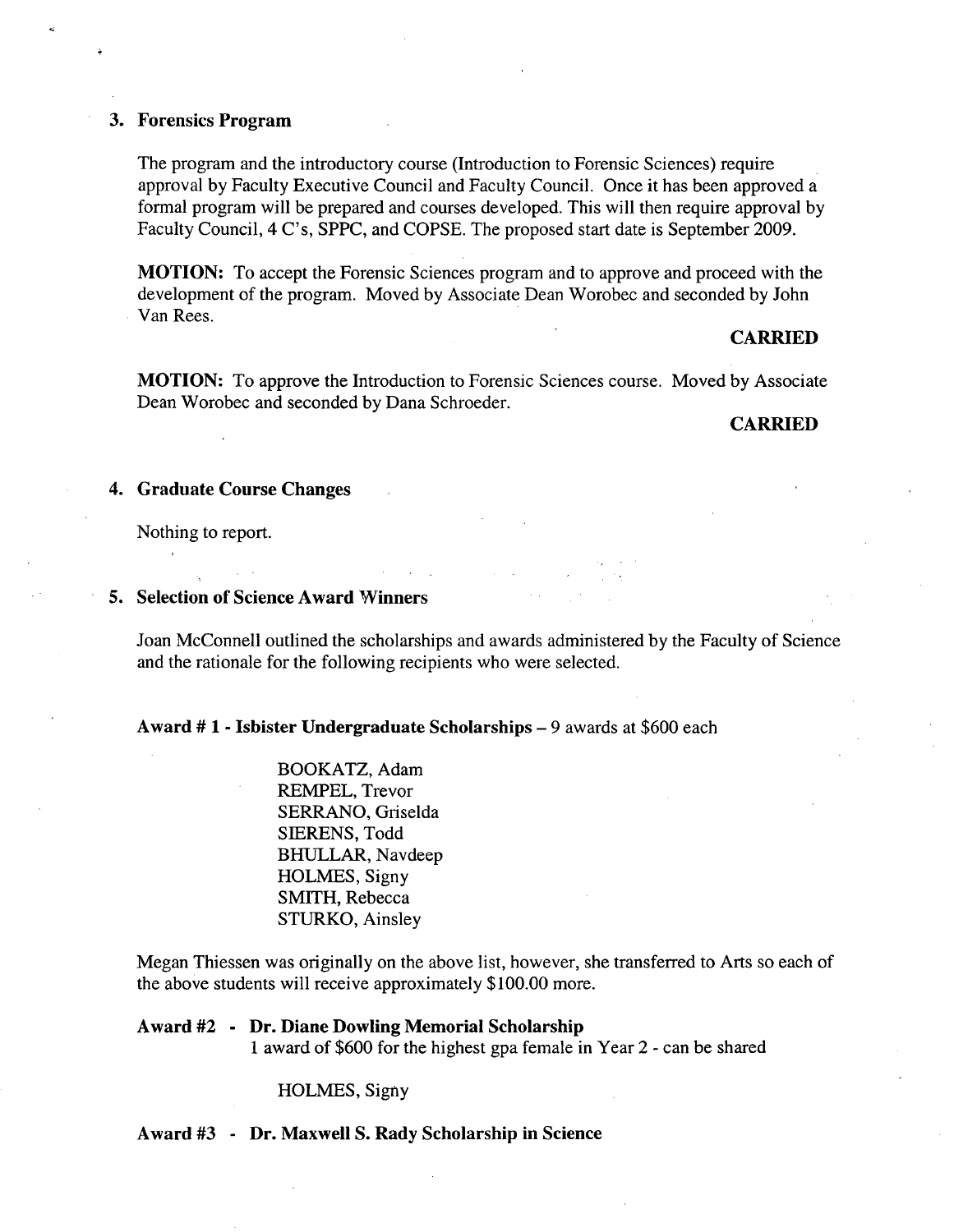1 award of \$225 for the highest gpa Year 2 of any program - can be shared

REMPEL, Trevor

**Award #4 - Rosabelle Searle Leach Scholarship**  1 award of \$225 for Year 1 - can be shared *4* awards at *56.25* each

> ANSARI, Stephanie BOHN, Ethan LUSSIER, David NGUYEN, Mai

**Award** *#5* **- Sony Science Scholarship**  1 award of \$1,500 - Year 3 Major or Honours - cannot be shared

> SERRANO, Griselda (cgpa on 108 hours = *4.47)*

Award #6 - Dr. A.W. Hogg Undergraduate Scholarship 1 award of \$1,500 for any year or program - cannot be shared.

> BOOKATZ, Adam (cgpa on  $165$  hours = 4.48)

**Award** #7 - **Benjamin Cohen Scholarship**  1 award of \$350 for any year - can be shared *4* awards at \$87.50 each

> ANSARI, Stephanie BOHN, Ethan LUSSIER, David NGUYEN, Mai

**Award #8** - **Classes of 143 and '68 Reunion Scholarship**  1 award of \$325 to students from Ui who enter a MJ or Honours Program (can't be held with award totaling \$1,500 or more)

HAYWARD, Lauren

**MOTION:** To approve the selection of recipients for scholarships and awards administered by the Faculty of Science (with the amendment removing Megan Thiessen). Moved by E. Worobec and seconded by D. Gillis.

**CARRIED**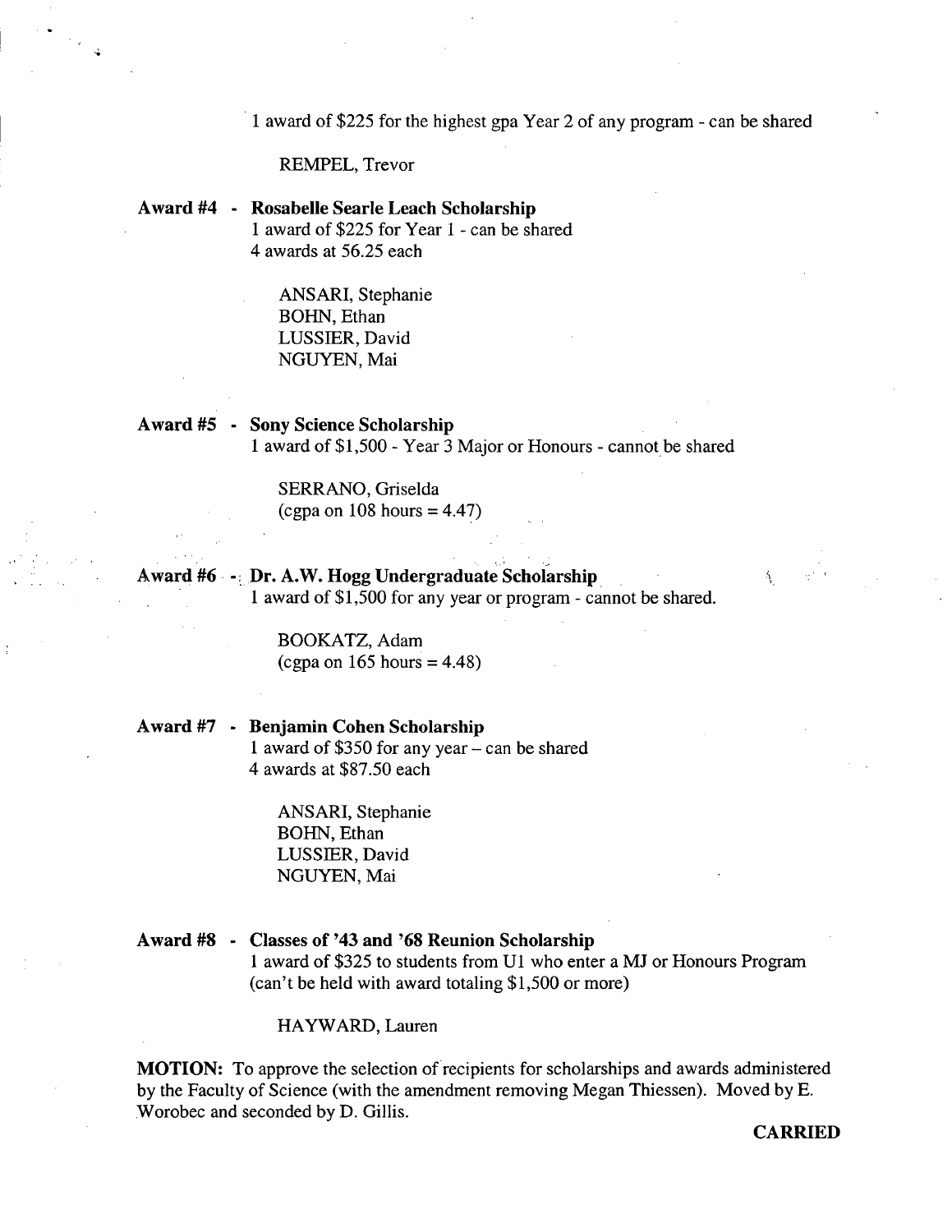### *5.* **Dean's Report**

- The Department of Biological Sciences came into existence on July 1, 2007, with Erwin Huebner as Acting Head. Judy Anderson has been appointed Head of Biological Sciences, effective October 1, 2007.
- Dr. John Brewster was appointed Head of Statistics on July 1, 2007.
- Staff changes in the Dean's office Noel Friesen left for a position in 1ST. The position will be reviewed and rejuvenated before refilling it. Dr. Whitmore congratulated Associate Dean, Mark Abrahams, who will be taking up the position of Dean of Science at Memorial University on February 4<sup>th</sup>, 2008.
- Budget The budget is beginning to look better. This year the Dean met with the department heads and administrative assistants for a zero-base budgeting exercise. The departments were then provided with the minimum required, plus a small discretionary amount. Budget reallocation process provided salary for a support staff position in Statistics, plus lab fees. The lab fees will provide increased revenue to the Faculty of Science. As a result of these initiatives, we can increase our Faculty of Science graduate student scholarship program, re-establish our undergraduate summer awards program, increase TA allotments to departments, provide an additional \$30 K to each department and create a "special projects" pot of about \$300 K and work with departments to identify and carry out projects. We will also be able to hire a communications person for the faculty, which was identified as a priority in our strategic plan.
- Dean Whitmore met with the Vice-President, External, to discuss contacting alumni and fundraising.
- Enrollments, once again, are down by approximately 1%, although the student population as a whole is approximately the same.
- Renovations in Buller are ongoing. The  $3^{rd}$  &  $4^{th}$  floors are looking good.

#### **6. Other Business**

Nothing to report.

#### Meeting adjourned at 12:00 p.m.